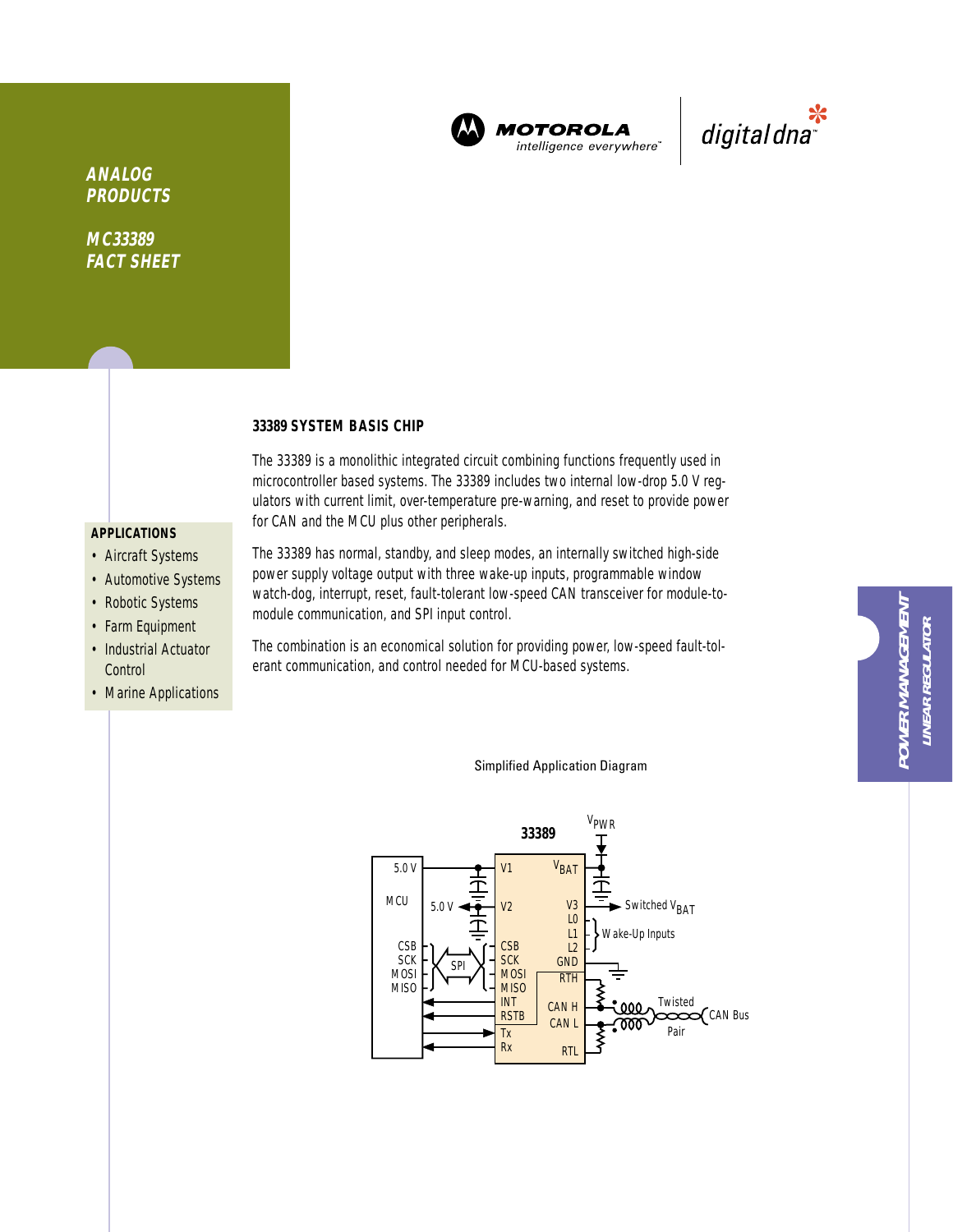### **FEATURES**

- Two 5.0 V low-drop voltage regulators, with respective 110 mA and 200 mA current capabilities, current limiting, and over-temperature pre-warning
- Normal, standby, and sleep modes separate from CAN interface modes
- Low-speed 125 kB/s fault-tolerant CAN interface, compatible with MC33388 stand-alone physical interface
- Regulator output monitoring with reset
- 100 mA switched  $V<sub>BAT</sub>$  output for control of external circuitry
- Three external wake-up inputs, associated with switched  $V<sub>BAT</sub>$
- Low standby and sleep current
- $V<sub>BAT</sub>$  monitoring and  $V<sub>BAT</sub>$  failure detection
- 40 V maximum transient voltage
- Software-programmable watch-dog window, interrupt, and reset
- Multiple wake-up modes
- SPI interface to MCU
- Additional devices available for comparison in Analog Selector Guide SG1002/D

### **CUSTOMER BENEFITS**

- Provides complete MCU power management solution with few components
- CAN and SPI interface
- Internal wake-up and watch-dog functions
- Motorola offers a complete line of compatible system-base chips with transceivers
- Simple system design with direct interfacing to a microprocessor
- Reduced PC board space resulting in enhanced application reliability
- Economical solution with an optimized performance/cost ratio
- Simplified MCU power supply design with internal safety features and output voltage supervisory circuits

# **Performance Typical Values**

Operating Voltage 5.5 – 27 V Data Rate 125 kB/s Two Internal 5.0 V Regs 1 @ 110 mA, 1 @ 200 mA Sleep/Standby Current 120 µA Operating Temp  $-40^{\circ}$ C  $\leq T_A \leq 125^{\circ}$ C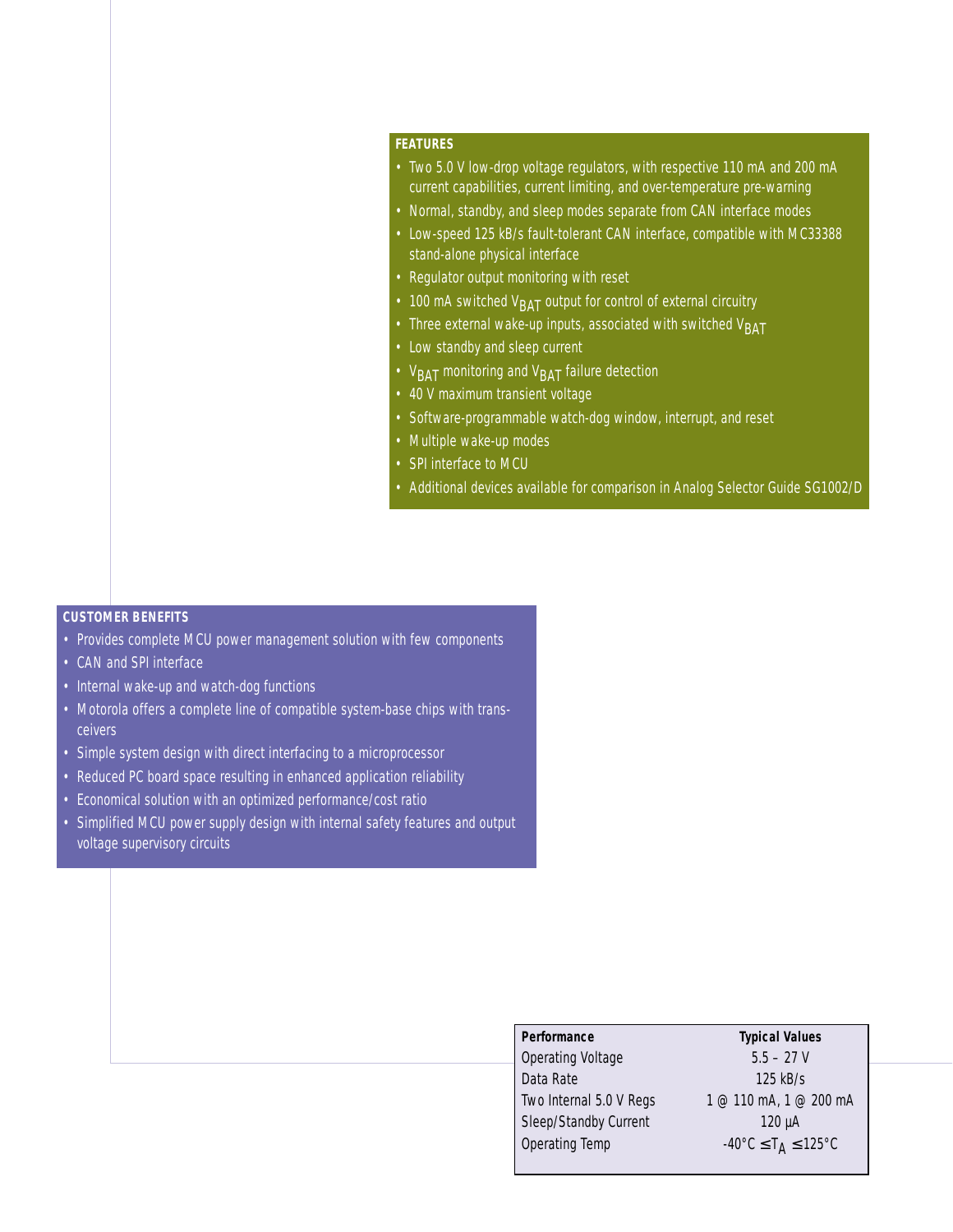### 33389 Internal Block Diagram



Version A:

If device remains in reset greater than 100ms due to V1 undervoltage, device switches to sleep mode to minimize current consumption. Wake-up configuration active.

### Version C:

In V1 undervoltage condition, device remains in permanent reset state until V1 returns to nominal conditions. V1 protected by overcurrent and overtemperature functions.

| <b>Protection</b>              | <b>Detect</b> | Limiting | <b>Shut</b><br><b>Down</b> | Auto<br>Retry | <b>Status</b><br><b>Reporting</b> |
|--------------------------------|---------------|----------|----------------------------|---------------|-----------------------------------|
| $V1/V2$ :                      |               |          |                            |               |                                   |
| <b>Under Voltage</b>           |               | (V1)     |                            |               |                                   |
| Over Temperature               |               |          |                            |               |                                   |
| <b>Over Current</b>            |               |          |                            |               |                                   |
| <b>Short Circuit</b>           |               |          |                            |               |                                   |
| HS1:                           |               |          |                            |               |                                   |
| Over Temperature               |               |          |                            |               |                                   |
| Over Current                   |               |          |                            |               |                                   |
| <b>CAN Bus fail Detection:</b> |               |          |                            |               |                                   |
| <b>CANH Wire Disconnect</b>    |               |          |                            |               |                                   |
| <b>CANL Wire Disconnect</b>    |               |          |                            |               |                                   |
| <b>CANH Short-to-Battery</b>   |               |          |                            |               |                                   |
| <b>CANL Short-to-Battery</b>   |               |          |                            |               |                                   |
| <b>CANH Short-to-Ground</b>    |               |          |                            |               |                                   |
| <b>CANL Short-to-Ground</b>    |               |          |                            |               |                                   |
| CANH-to-L Short                |               |          |                            |               |                                   |
| CANH Short-to-V <sub>DD</sub>  |               |          |                            |               |                                   |
| Supply Line:                   |               |          |                            |               |                                   |
| <b>Disconnect</b>              |               |          |                            |               |                                   |